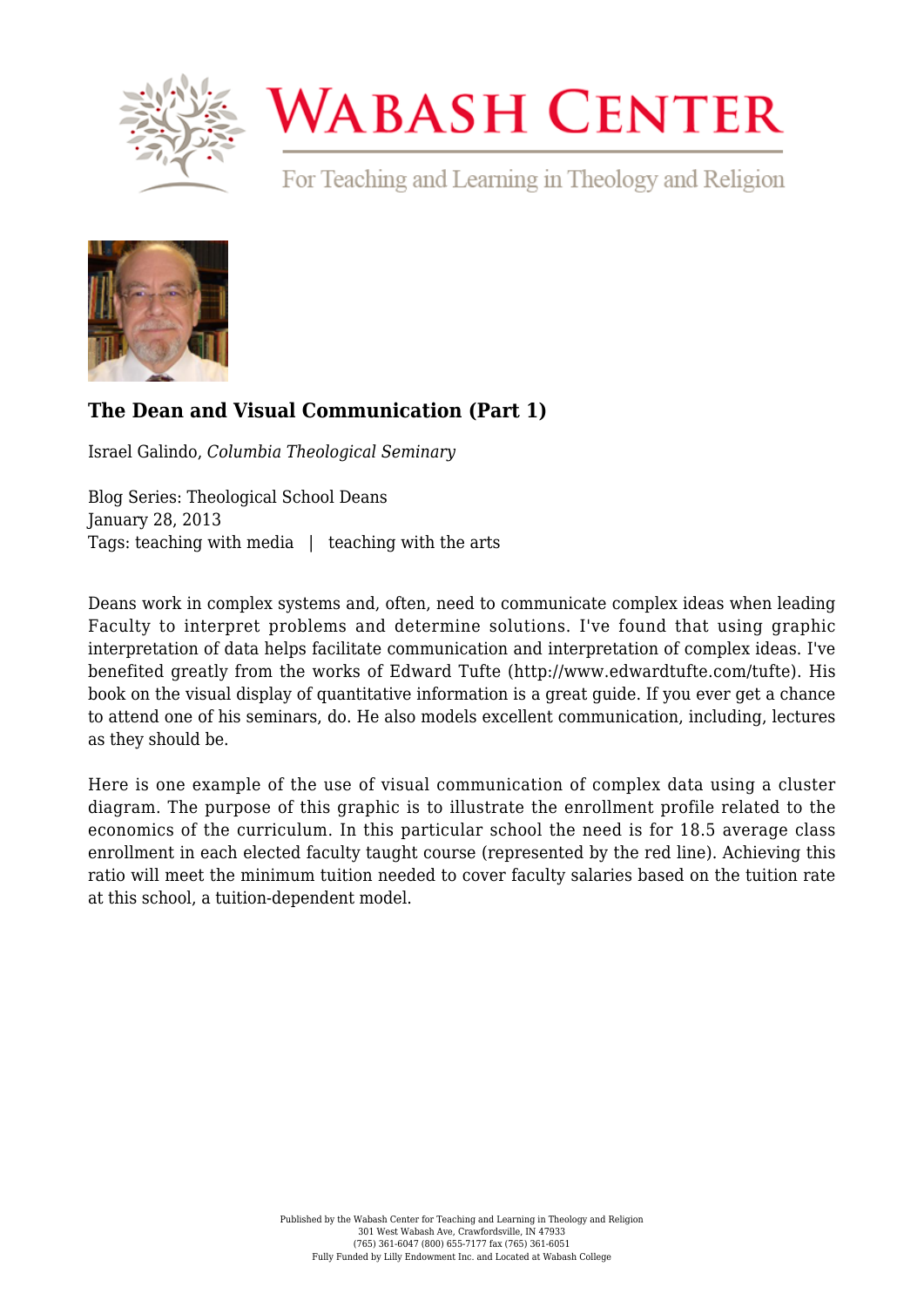

SOURCE: Office of the Registrar

The graphic shows the distribution in individual course enrollment from highest to lowest. Two elements are highlighted: enrollment in elective courses and online courses. Immediately evident is the fact that enrollment in courses is not meeting the minimum required level. This school needs to raise its enrollment numbers. Also evident is that elective courses cluster on the low enrollment end of the scale, well below the needed 18.5. The interpretation here is that students tend to enroll in required courses, primarily, and in elective courses in lower numbers--lower than the minimum needed. Given this data, Faculty may consider reducing or eliminating elective courses and offering more required courses. Even second sessions of the same required course will likely yield higher enrollment than an elective course.

A second observation is that when an elective course is offered online, its enrollment is significantly higher than the average enrollment in classroom elective courses. This data may suggest that Faculty should try to offer more elective courses online than in the classroom option. In similar cluster graphs from other terms a comparison was made of the instance when the same required courses were offered in two sessions: one in the classroom and one online version. In all instances, online enrollment was higher.

How Faculty chooses to interpret the data and what programmatic decisions it makes will depend on several factors, pragmatic, ideological, or philosophical. What the visual presentation of the data allows, regardless, is the capacity to grasp complex and otherwise obscure data. When data and information remains obscure, we run the risk of not identifying, understanding, and correctly interpreting dynamics, forces, or patterns that affect the life and